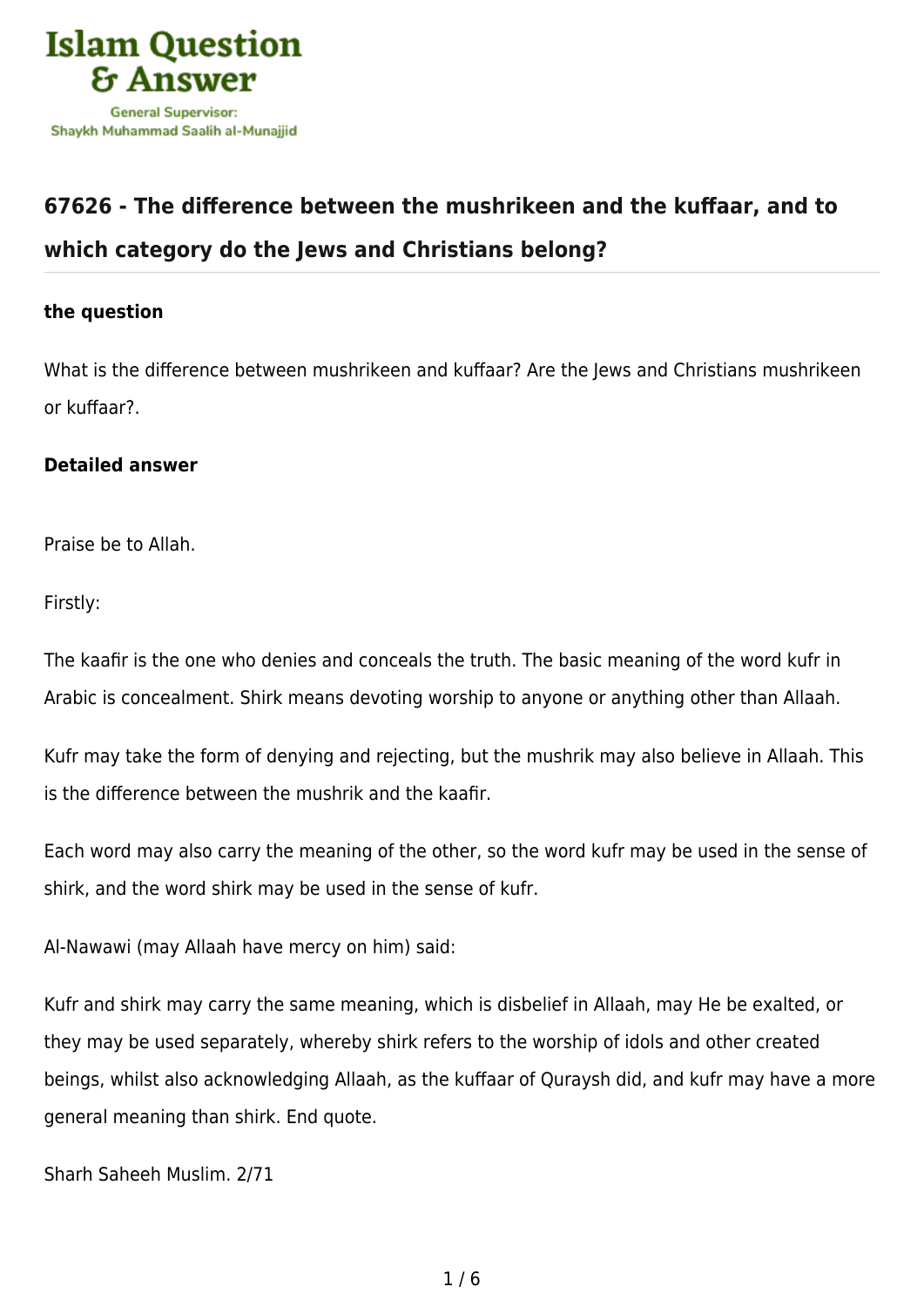

Shaykh 'Abd al-'Azeez ibn Baaz (may Allaah have mercy on him) said:

Kufr is denial and concealment of the truth, such as one who denies that prayer is obligatory, or that zakaah is obligatory, or that fasting Ramadaan is obligatory, or that doing Hajj when one is able to is obligatory, or that honouring one's parents is obligatory, and so on, or one who denies that zina is haraam, or that drinking intoxicants is haraam, or that disobeying one's parents is haraam, and so on.

Shirk is devoting acts of worship to something or someone other than Allaah, such as one who seeks the help of the dead, those who are absent, the jinn, idols, the stars, and so on, or who offers sacrifices to them, or makes vows to them. A kaafir may be called a mushrik and a mushrik may be called a kaafir, as Allaah says (interpretation of the meaning):

"And whoever invokes (or worships), besides Allaah, any other ilaah (god), of whom he has no proof; then his reckoning is only with his Lord. Surely, Al‑Kaafiroon (the disbelievers in Allaah and in the Oneness of Allaah, polytheists, pagans, idolaters) will not be successful" [al-Mu'minoon 23:117]

"Verily, whosoever sets up partners (in worship) with Allaah, then Allaah has forbidden Paradise to him, and the Fire will be his abode"

[al-Maa'idah 5:72]

And Allaah says in Soorat Faatir (interpretation of the meaning):

"Such is Allaah, your Lord; His is the kingdom. And those, whom you invoke or call upon instead of Him, own not even a Qitmeer (the thin membrane over the date stone).

14. If you invoke (or call upon) them, they hear not your call; and if (in case) they were to hear, they could not grant it (your request) to you. And on the Day of Resurrection, they will disown your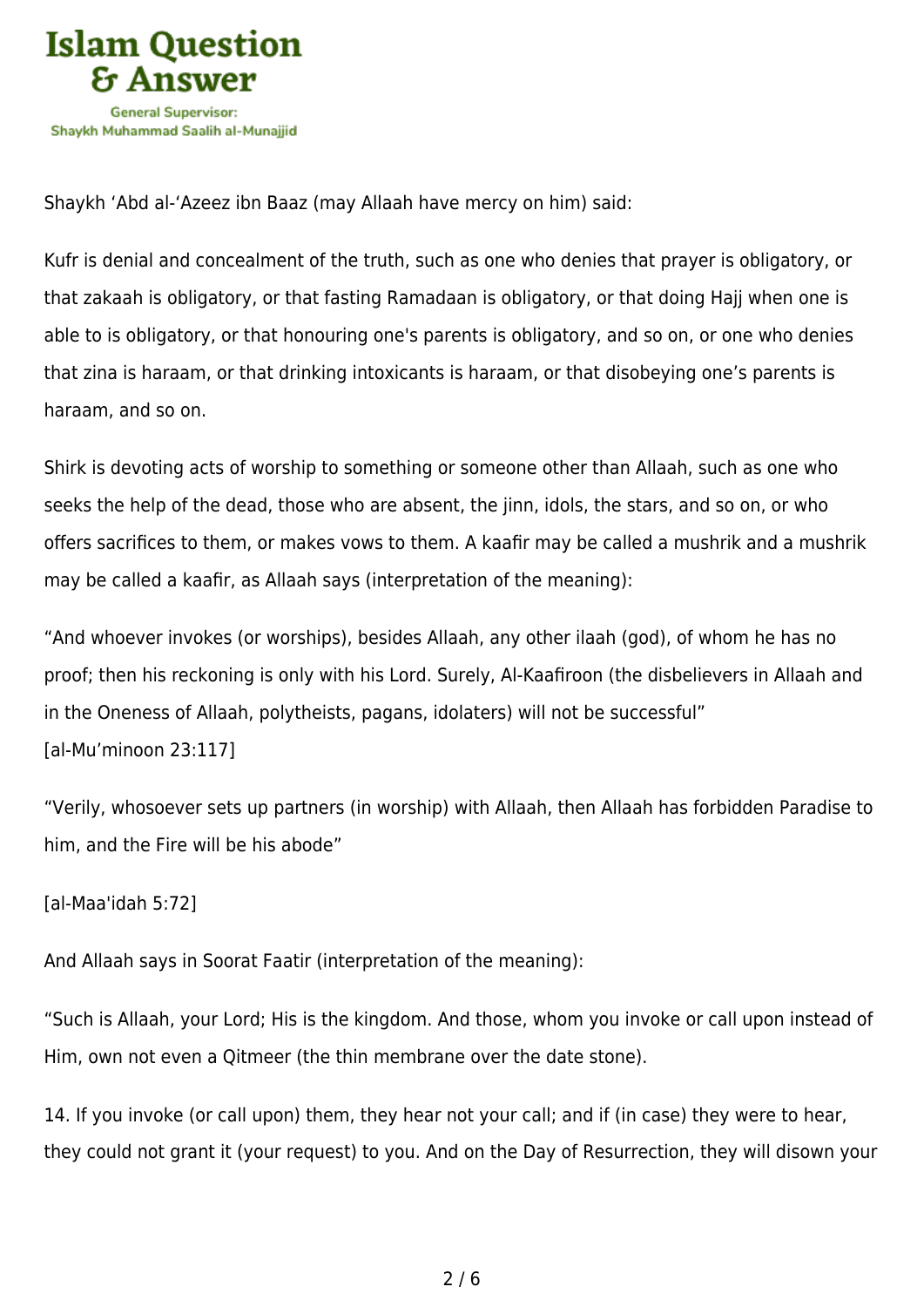

worshipping them. And none can inform you (O Muhammad) like Him Who is the All-Knower (of everything)"

[Faatir 35:13-14]

Their calling on anything other than Allaah is called shirk in this soorah, but in Soorat al-Mu'minoon it is called kufr.

Allaah says in Soorat al-Tawbah (interpretation of the meaning):

"They (the disbelievers, the Jews and the Christians) want to extinguish Allaah's Light (with which Muhammad has been sent — Islamic Monotheism) with their mouths, but Allaah will not allow except that His Light should be perfected even though the Kaafiroon (disbelievers) hate (it).

33. It is He Who has sent His Messenger (Muhammad) with guidance and the religion of truth (Islam), to make it superior over all religions even though the Mushrikoon (polytheists, pagans, idolaters, disbelievers in the Oneness of Allaah) hate (it)"

[al-Tawbah 9:32-33]

Here Allaah calls the kuffaar kuffaar, and He calls them mushrikeen. This indicates that a kaafir may be called a mushrik and a mushrik may be called a kaafir. There are many similar verses and ahaadeeth.

Another example is the hadeeth in which the Prophet (peace and blessings of Allaah be upon him) said: "Between a man and shirk and kufr there stands his giving up prayer." Narrated by Muslim in his Saheeh from Jaabir ibn 'Abd-Allaah (may Allaah be pleased with him). And the Prophet (peace and blessings of Allaah be upon him) said: "The covenant that differentiates us from them is prayer; whoever gives it up is a kaafir." Narrated by Imam Ahmad, Abu Dawood, al-Tirmidhi, al-Nasaa'i and Ibn Maajah with a saheeh isnaad from Buraydah ibn al-Husayb (may Allaah be pleased with him). And Allaah is the Source of strength. End quote.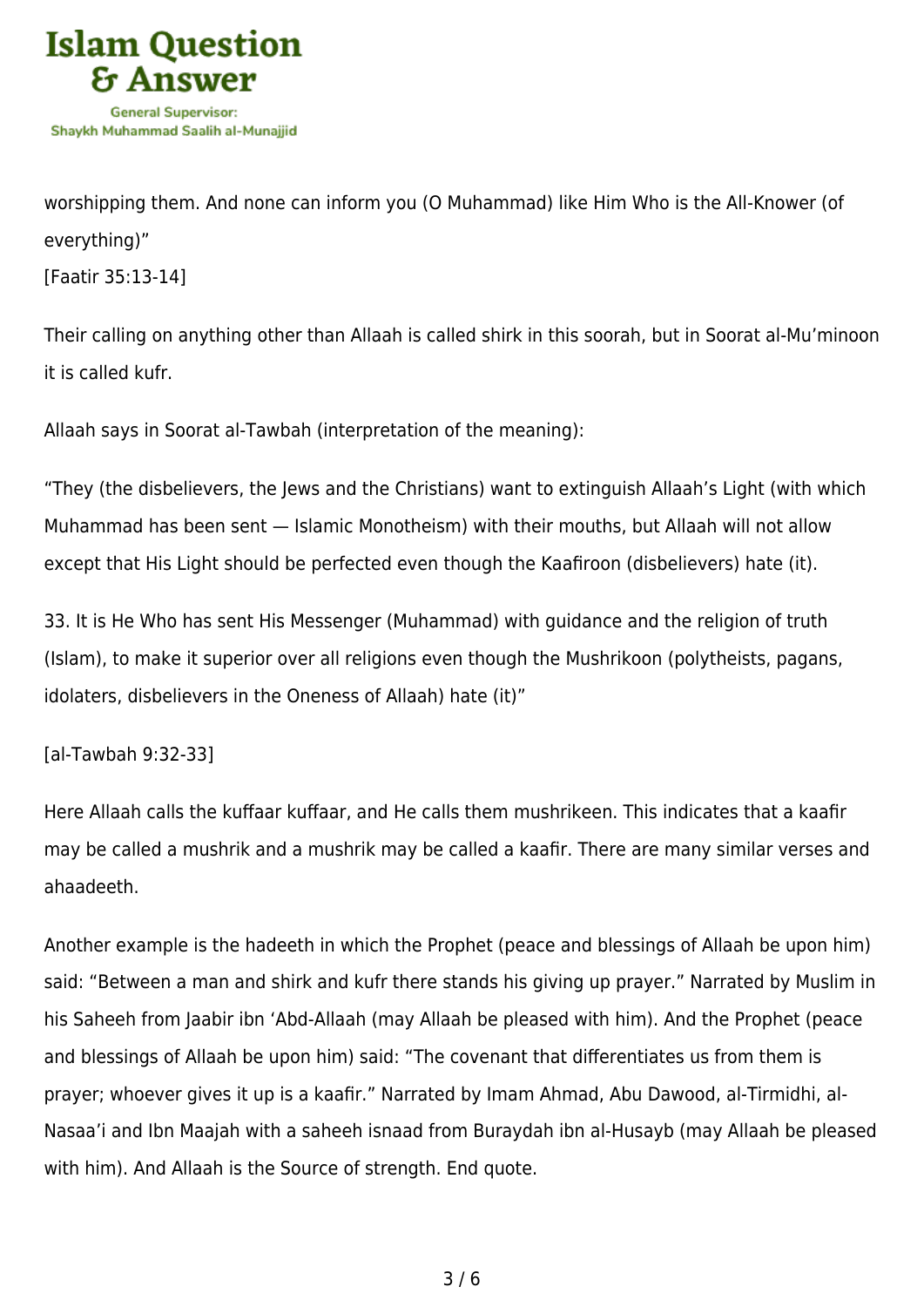

Majmoo' Fataawa al-Shaykh Ibn Baaz, 9/174, 175.

The Shaykh (may Allaah have mercy on him) also said:

It is also shirk to worship only something other than Allaah. This is called shirk, and it is called kufr. Whoever turns away from Allaah altogether and devotes his worship to something other than Allaah, such as trees, rocks, idols, the jinn or some of the dead such as those whom they call awliya' ("saints"), and worship them, pray to them or fast for them, and forget Allaah altogether, this is the worst form of kufr and shirk. We ask Allaah to keep us safe and sound. Similarly those who deny the existence of Allaah and say that there is no god, that life is only material, such as the communists and atheists, are the most disbelieving and misguided of people, and the worst in terms of shirk. We ask Allaah to keep us safe and sound. The point is that people who hold these and similar beliefs are all regarded as mushrikeen and kaafirs who disbelieve in Allaah. Some people, out of ignorance, mistakenly regard calling upon the dead and seeking their help as waseelah and think that it is permissible. This is a serious error, because this action is one of the worst forms of shirk and associating others with Allaah. Some ignorant people and mushrikeen call it waseelah, but it is the religion of the mushrikeen whom Allaah criticized and condemned. He sent the Messenger and revealed His Books to denounce it and warn against it. End quote.

Majmoo' Fataawa al-Shaykh Ibn Baaz, 4/32, 33

## Secondly:

The Jews and Christians are both kaafirs and mushrikeen. They are kaafirs because they deny the truth and reject it. And they are mushrikeen because they worship someone other than Allaah.

Allaah says (interpretation of the meaning):

"And the Jews say: 'Uzair (Ezra) is the son of Allaah, and the Christians say: Messiah is the son of Allaah. That is their saying with their mouths, resembling the saying of those who disbelieved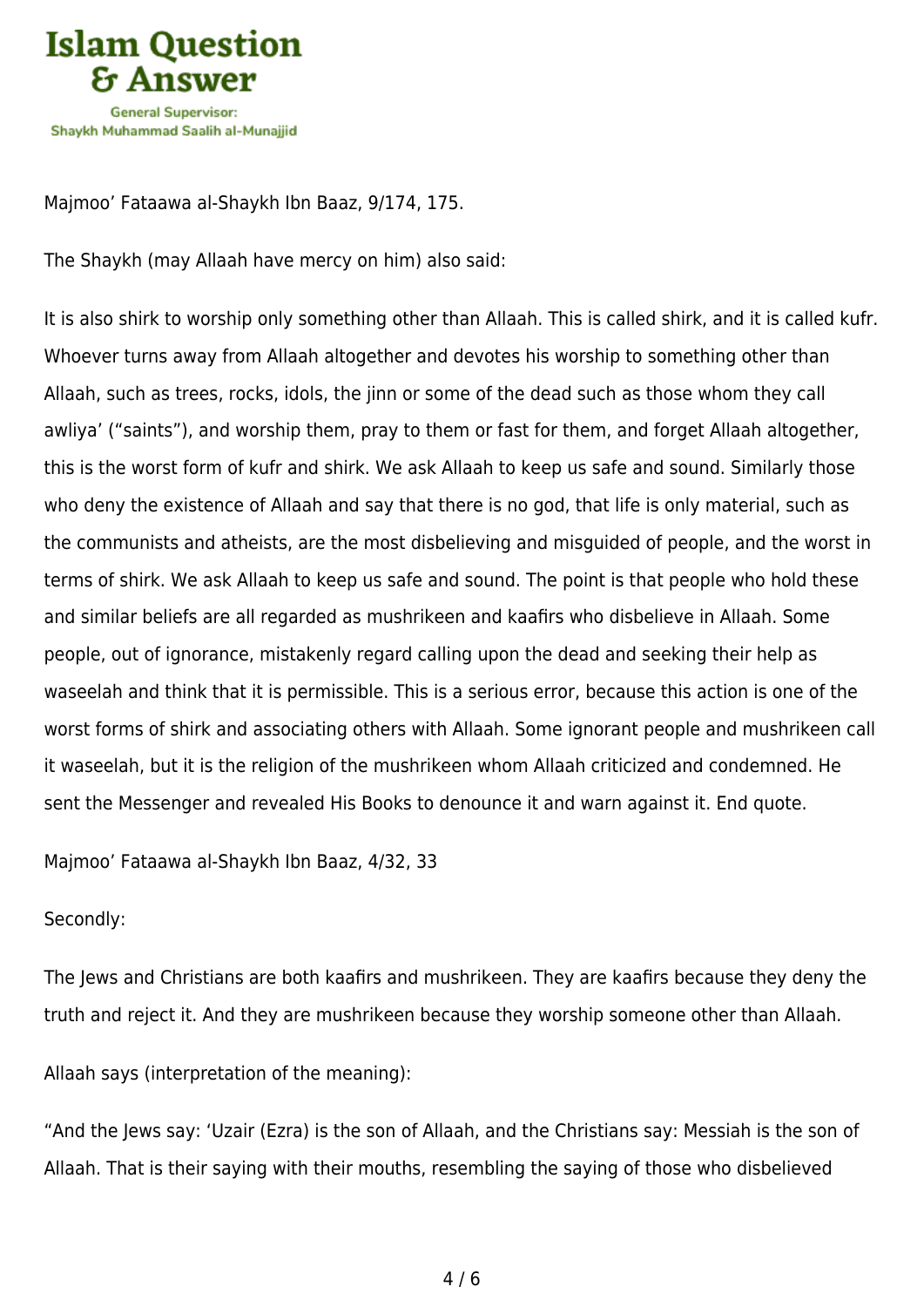

aforetime. Allaah's Curse be on them, how they are deluded away from the truth!

31. They (Jews and Christians) took their rabbis and their monks to be their lords besides Allaah (by obeying them in things which they made lawful or unlawful according to their own desires without being ordered by Allaah), and (they also took as their Lord) Messiah, son of Maryam (Mary), while they (Jews and Christians) were commanded [in the Tawraat (Torah) and the Injeel (Gospel)] to worship none but One Ilaah (God — Allaah) Laa ilaaha illa Huwa (none has the right to be worshipped but He). Praise and glory be to Him (far above is He) from having the partners they associate (with Him)"

[al-Tawbah 9:30, 31]

Here they are described as mushrikeen. In Soorat al-Bayyinah they are described as kaafirs, as Allaah says (interpretation of the meaning):

"Those who disbelieve from among the people of the Scripture (Jews and Christians) and Al‑Mushrikoon, were not going to leave (their disbelief) until there came to them clear evidence"

[al-Bayyinah 98:1]

Shaykh 'Abd al-'Azeez ibn Baaz (may Allaah have mercy on him) said, refuting those who say that the word mushrikeen cannot be applied to the People of the Book:

It is most likely that the people of the Book are included among the mushrikeen, men and women alike, when this word is used in general terms. because the kuffaar are undoubtedly mushrikeen. Hence they are forbidden to enter al-Masjid al-Haraam, because Allaah says (interpretation of the meaning):

"O you who believe (in Allaah's Oneness and in His Messenger Muhammad)! Verily, the Mushrikoon (polytheists, pagans, idolaters, disbelievers in the Oneness of Allaah, and in the